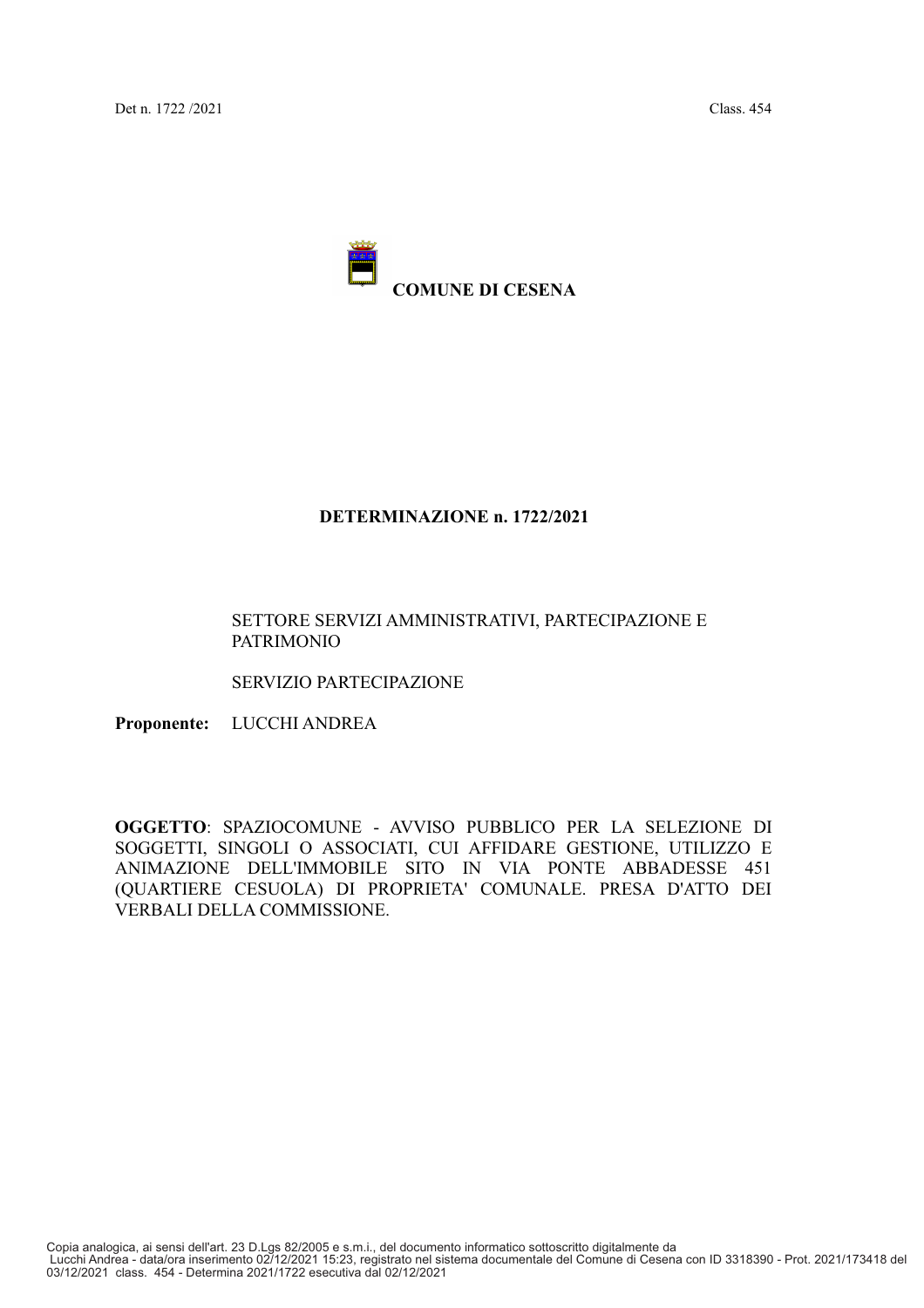## **IL DIRIGENTE**

#### RICHIAMATE:

- la deliberazione di Consiglio Comunale n. 67 del 12/11/2020 con la quale è stato approvato il Documento Unico di Programmazione (DUP) 2021-2024;
- la deliberazione di Consiglio Comunale n. 89 del 23/12/2020 con la quale è stata  $\overline{a}$ approvata la nota di aggiornamento al documento unico di programmazione 2021- $2024:$
- la deliberazione di Consiglio Comunale n. 90 del 22/12/2020 con la quale è stato  $\overline{a}$ approvato il Bilancio di previsione 2021-2023;
- la deliberazione di Giunta Comunale n. 364 del 29/12/2020 con la quale è stata  $\overline{a}$ approvata la parte finanziaria del Piano Esecutivo di Gestione 2021-2023 e il Piano Investimenti 2021-2023:
- la deliberazione di Giunta Comunale n. 57 del 09/03/2021 con la quale è stata la parte  $\overline{a}$ obiettivi e parte attività strutturali del Piano Esecutivo di Gestione 2021-2023;

VISTO l'art. 107 del Testo Unico delle leggi sull'ordinamento degli enti locali di cui al D. Lgs n. 267 del 18/08/2000 il quale espressamente prevede che spettano ai dirigentiresponsabili degli Uffici tutti i compiti, compresa l'adozione di atti che impegnino l'amministrazione verso l'esterno, non ricompresi espressamente dalla legge o dallo statuto tra le funzioni di indirizzo e controllo politico-amministrativo degli organi di governo dell'ente:

VISTO il provvedimento del Sindaco P.G.N. 117377 del 09/10/2019 che attribuisce al sottoscritto, dott. Andrea Lucchi, l'incarico di Dirigente del Settore Servizi Amministrativi, Partecipazione e Patrimonio;

DATO ATTO che il Comune di Cesena è proprietario dell'immobile sito in via Ponte Abbadesse n. 451, quartiere Cesuola, identificato al catasto fabbricati del Comune di Cesena al foglio n. 166, particella n. 843 sub. 7;

## **DATO ATTO** altresì che:

- con deliberazione di Giunta Comunale n. 133 del 11/05/2021 sono state approvate le linee di indirizzo per l'avvio delle procedure ad evidenza pubblica, nel rispetto del vigente "Codice per la valorizzazione del patrimonio immobiliare e per la disciplina dell'occupazione di suolo pubblico" e nello specifico di quanto disciplinato al Capo II rubricato "Forme e modalità di assegnazione a terzi di beni immobili a titolo oneroso e a titolo gratuito", per la concessione della gestione ed animazione di diversi immobili di proprietà dell'ente:
- con determinazione dirigenziale n. 1409/2021 è stato approvato l'avviso SpazioComune - avviso pubblico per la selezione di soggetti, singoli o associati, cui affidare gestione, utilizzo e animazione dell'immobile sito in via ponte abbadesse 451 (quaritere cesuola) di proprietà comunale, con scadenza fissata al 29/11/2021:
- con determinazione dirigenziale n. 1686/2021 è stata nominata la commissione per la valutazione delle proposte progettuali, ai sensi dell'art. 9 dell'avviso in oggetto;

**PRESO ATTO** che, in risposta all'avviso di cui trattasi, è pervenuta n. 1 domanda di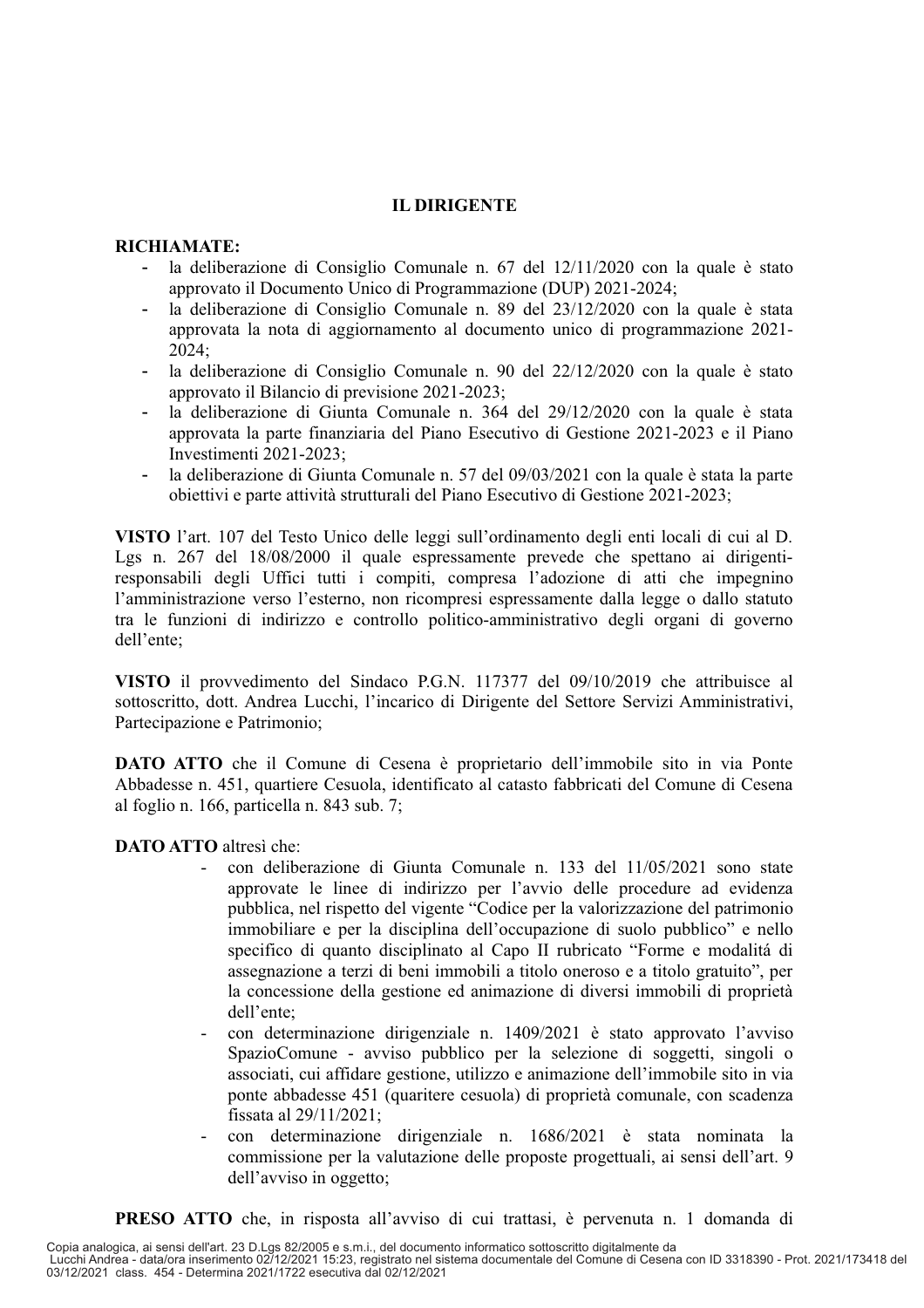partecipazione;

**PRESO ATTO.** altresì, che la commissione si è riunita in data 30 novembre 2021 ed ha redatto specifico verbale dei lavori, conservato agli atti d'ufficio ed identificato al numero di id. interno 3316830/454/2021;

**PRESO ATTO,** infine, che ai sensi di quanto disciplinato all'art. 10 dell'avviso di cui in argomento, la proposta progettuale pervenuta in risposta all'avviso è stata giudicata idonea alla gestione dell'immobile in quanto valutata con punteggio superiore a 50 punti;

### RITENUTO, pertanto, procedere:

- alla presa d'atto del verbale della commissione, conservato agli atti d'ufficio ed identificato al numero di id. interno 3316830/454/2021;
- all'approvazione della graduatoria di merito, stilata dalla commissione ai sensi dell'artt. 10 e 11 dell'avviso in oggetto, così come riportata nel verbale conservato agli atti d'ufficio ed identificato al numero id. interno 3316830/454/2021;

**DATTO** ATTO che l'affidamento della gestione dell'immobile è subordinato al buon esito della sottoscrizione da parte dell'affidatario di apposita concessione amministrativa, redatta dal Settore servizi amministrativi, partecipazione e patrimonio;

**DATO ATTO** che il presente atto non comporta effetti diretti o indiretti sulla situazione economico-finanziaria o sul patrimonio dell'Ente e, pertanto, non si rende necessario acquisire il visto di regolarità contabile del Responsabile del servizio finanziario;

**DATO ATTO** che il sottoscritto, nonché il responsabile del procedimento, dichiarano di non essere a conoscenza di trovarsi in una situazione di conflitto di interessi anche potenziale, ai sensi degli artt. 6 bis della Legge n. 241/1990, e di essere a conoscenza delle sanzioni penali in cui potrebbero incorrere nel caso di dichiarazioni mendaci;

## VISTI:

- il D.Lgs. n. 267/2000 "Testo unico delle leggi sull'ordinamento degli enti locali" e  $ss.mm.ii.$
- la Legge n. 241/1990 "Nuove norme in materia di procedimento amministrativo e di  $\omega_{\rm{eff}}$ diritto di accesso ai documenti amministrativi" e ss.mm.ii.;
- il "Codice per la valorizzazione del patrimonio immobiliare e per la disciplina  $\overline{a}$ dell'occupazione di suolo pubblico", approvato con deliberazione di Consiglio Comunale n. 2 del 31/01/2019 e successivamente modificato con deliberazione di Consiglio Comunale n. 85 del 12/12/2019;

#### **DETERMINA**

- **1. DI ASSUMERE** la narrativa esposta in premessa quale parte integrante e sostanziale del presente provvedimento;
- 2. DI PRENDERE ATTO del verbale dei lavori della commissione, conservato agli atti d'ufficio ed identificato al numeri di id. interno 3316830/454/2021;
- 3. DI APPROVARE la graduatoria di merito stilata dalla commissione ai sensi dell'artt. 10 e 11 dell'avviso in oggetto, così come riportata nel verbale conservato agli atti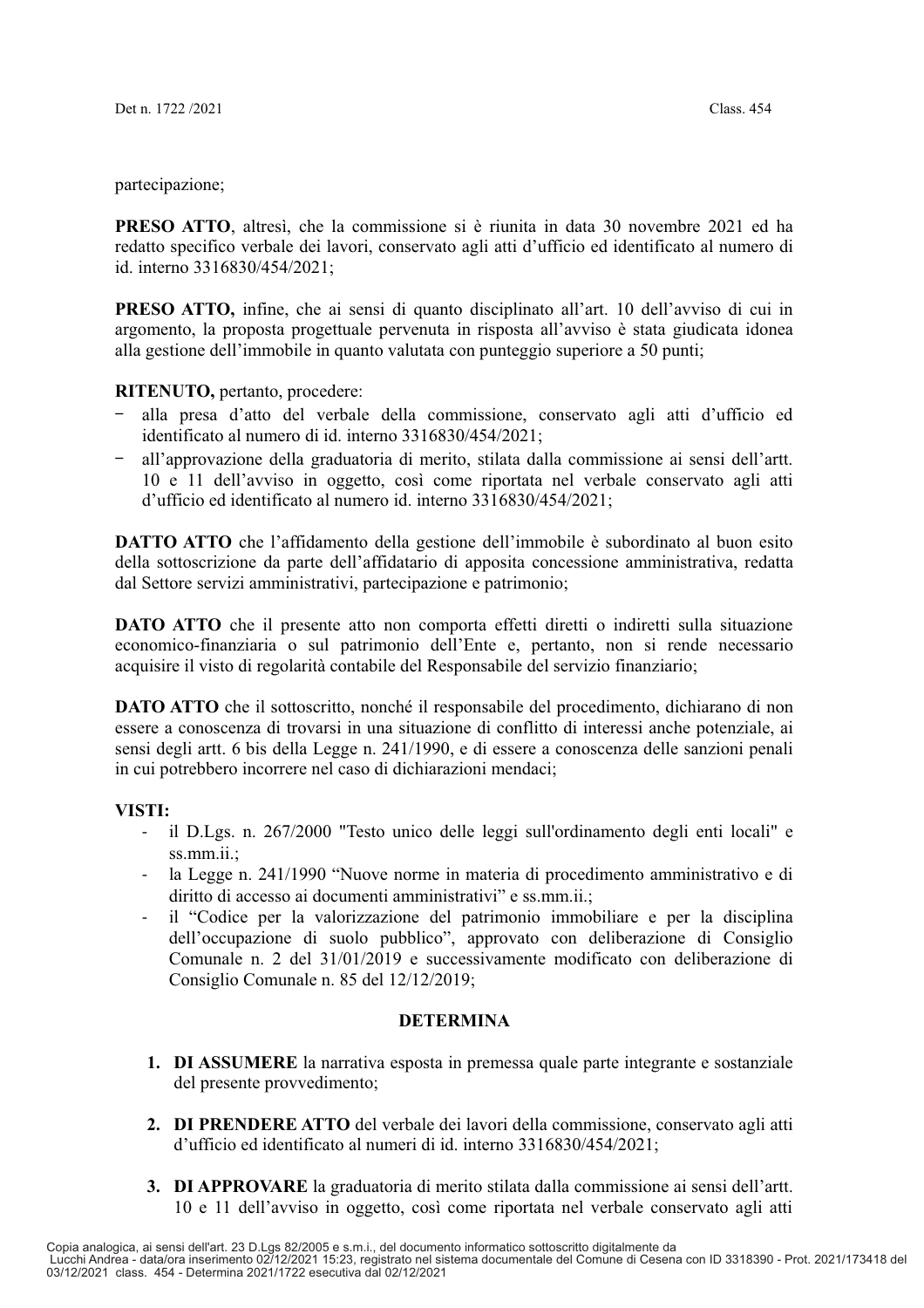d'ufficio ed identificato al numero id. interno 3316830/454/2021;

- 4. DI DARE ATTO che l'affidamento della gestione dell'immobile è subordinato al buon esito della sottoscrizione da parte dell'affidatario dell'apposita concessione amministrativa, redatta dal Settore servizi amministrativi, partecipazione e patrimonio;
- 5. DI PROVVEDERE alla trasmissione degli esiti della valutazione al proponente;
- **6. DI DARE ATTO** che il responsabile del procedimento ex artt. 5 e 6 della L. n. 241/1990 è il dott. Giuseppantonio Schiavone, dipendente del Settore servizi amministrativi, partecipazione e patrimonio;
- 7. DI DARE ATTO che il presente atto non comporta effetti diretti o indiretti sulla situazione economico-finanziaria o sul patrimonio dell'Ente e, pertanto, non si rende necessario acquisire il visto di regolarità contabile del Responsabile del Servizio Finanziario;
- 8. DI DARE ATTO che il sottoscritto, nonché il responsabile del procedimento. dichiarano di non essere a conoscenza di trovarsi in una situazione di conflitto di interessi anche potenziale, ai sensi degli artt. 6 bis della Legge n. 241/1990, e di essere a conoscenza delle sanzioni penali in cui potrebbero incorrere nel caso di dichiarazioni mendaci:
- 9. DI DARE ATTO che, ai sensi del D.Lgs. n. 33/2013, si procede alla pubblicazione della presente determinazione nell'apposita sezione "Amministrazione trasparente", oltre alla pubblicazione degli esiti della procedura di cui trattasi nella sezione dedicata all'Avviso e disponibile sul sito istituzionale dell'Ente.